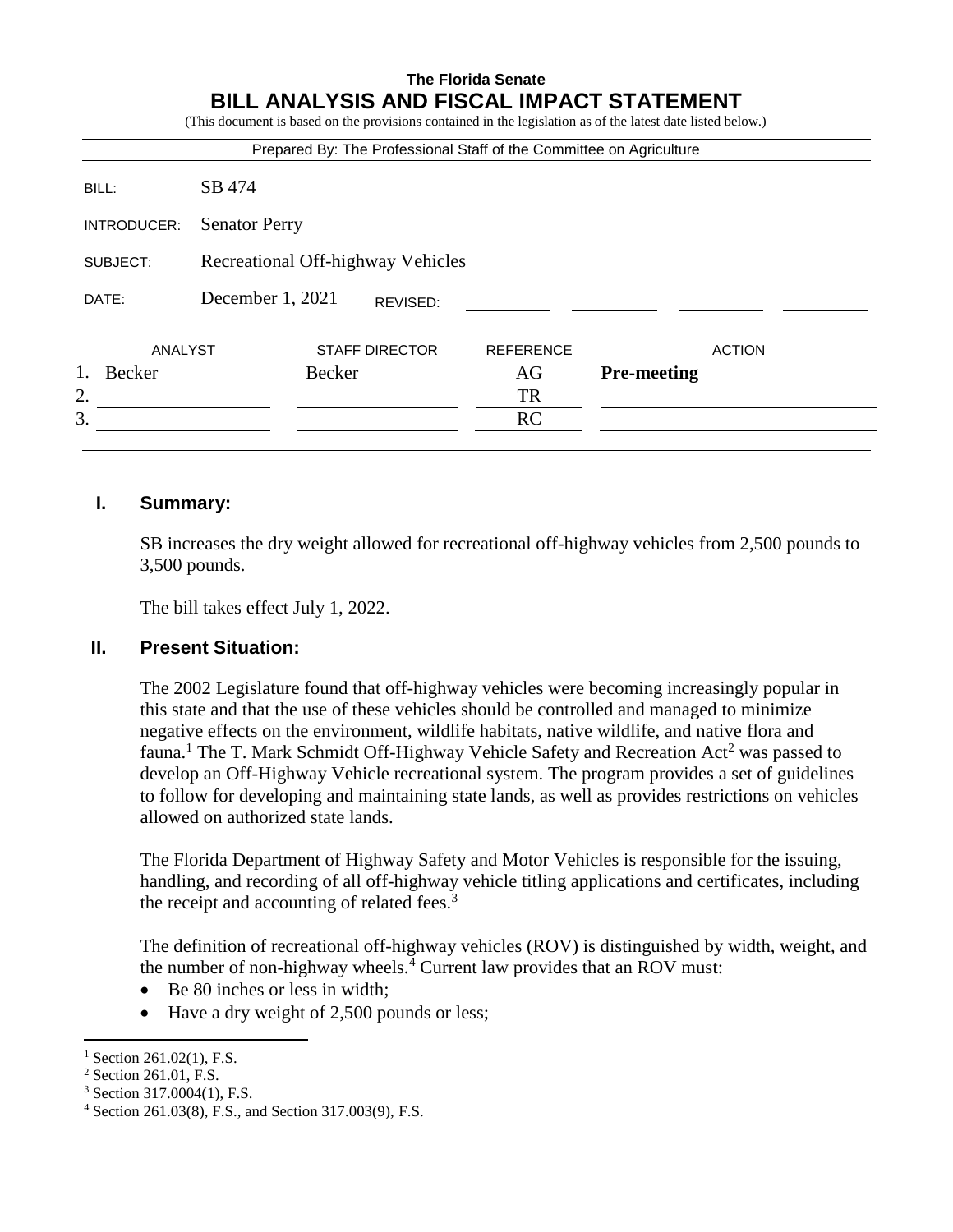- Be designed to travel on four or more nonhighway tires; and
- $\bullet$  Be manufactured for recreational use by one or more persons.<sup>5</sup>

### **III. Effect of Proposed Changes:**

SB 474 increases the dry weight allowed for recreational off-highway vehicles from 2,500 pounds to 3,500 pounds.

The bill takes effect July 1, 2022.

#### **IV. Constitutional Issues:**

A. Municipality/County Mandates Restrictions:

None.

B. Public Records/Open Meetings Issues:

None.

C. Trust Funds Restrictions:

None.

D. State Tax or Fee Increases:

None.

E. Other Constitutional Issues:

None.

## **V. Fiscal Impact Statement:**

A. Tax/Fee Issues:

None.

B. Private Sector Impact:

Additional ROVs could be eligible to be titled in Florida should this bill pass.

C. Government Sector Impact:

If additional ROVs are titled in Florida due to the passage of this bill, the Department of Highway Safety and Motor Vehicles could see additional revenue.

 $\overline{a}$ 5 *Id.*